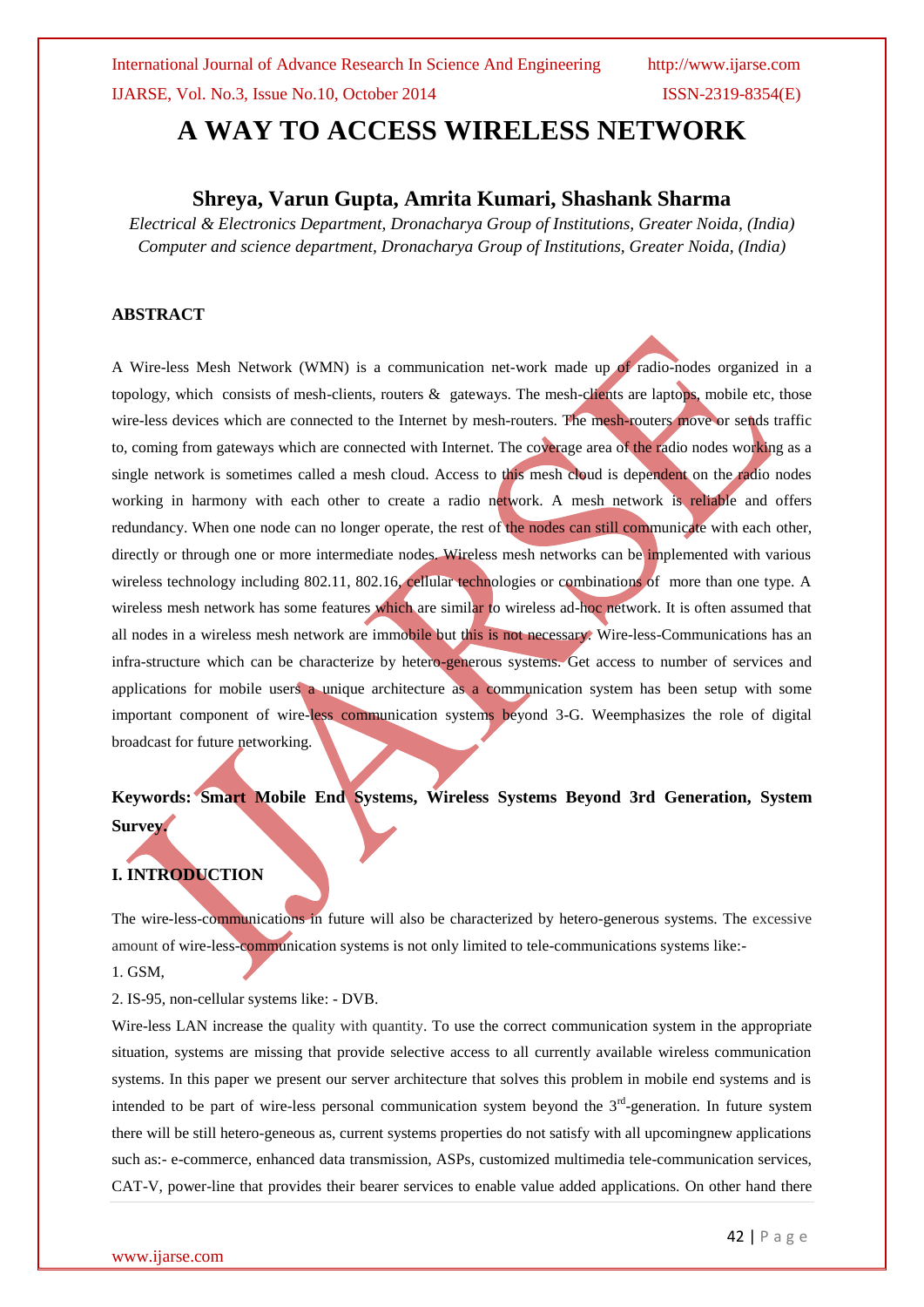are wire-less communication systems in this area or field that serves a better facilities to the customers or are available at a better reception. In fact IMT-2000 complement on the existing wire-less system and does not change them .As IMT-2000 will open up some extra bandwidth from the radio (scarce)Freq. Spectrum. To be Advance upcoming systems must have to combine each and every infrastructure to give a smooth accessibility to wire-less application. We can say such type of infrastructure as"Wireless infrastructure", this is not only for cellular system, but also for broadcast systems etc. Our aim is to enhancing  $3<sup>rd</sup>$ -generation wire-less communication systems.

This paper comes to blow with the fundamental characteristics of wire-less communication system and conclusion of this paper will be in a form of a structure which follows few step or concepts are:-

- We talk about some application framework with their relation with auto-mobile environment.
- We put some related research projects.
- $\bullet$  A short over-view of  $3<sup>rd</sup>$ -generation mobile communication systems
- Brief discussion about the Gate-way Architecture of communication which deal with wire-less system by illustrating their main components and functionality.

#### **II. WHAT IS AN APPLICATION FRAMEWORK?**

It is a Multi-Service, Multi-Media Mobility Application which can easily access to high-band-width communication services for mobile users. Let imagine we have subscribed a broadband application service any application like an e-newspaper. Our systems provide the updated information in a multi-media style with audio, video and allow us to request for further information. More advantages like access to email, fax, voice mail etc are now possible through asingle system and it is alsoaccessible every-where at any time via wire-less communication. These types of Framework cannot be realized today in the wireless world, in its full implementation. Not only the infrastructure is not capable enough for such a service today, but also a worldwide existence of one uniform infrastructure is questionable in future. An industry which gets a great benefit from this solution is automobile industry, as we all know that car is becoming more  $\&$  more part of the global network.On the road, one will pass from different area havingdifferent communication on air is good or acceptable for local information services as it will provides traffic reports on phone or by email. The availability of communication does not vary with the location but vary with time.

### **III. ADVANCE MOBILE-COMMUNICATION-SYSTEMS**

From  $1<sup>st</sup>$  to  $2<sup>nd</sup>$ -generation communication gives the transition from Ana-log to Digital, while  $3<sup>rd</sup>$ -generation systems are driven by the fast rise of the Internet and increase seed for data transmission capabilities. In  $2<sup>nd</sup>$ generation systems few upgrades were done and enhanced by packet radio services such as"GPRS", air interface technologies"EDGE" to get efficient access to Internet. There is various importance of the Internet as it is the main controller ofthe entire packet. Broad-cast Networks besides the future mobile communication systems, another way of digitalization gives up a new service"digital broadcasting". Ana-log FM radio, TV soon will be replaced by digital counter-parts as Digital Audio Broad-cast and Digital Video Broad-cast. These systems will offer a mass media services in current format, also have the capability to transport any digital information. By this these digital broad-casting systems will be an interesting complement to  $2<sup>nd</sup>$  and  $3<sup>rd</sup>$ -generation-mobile-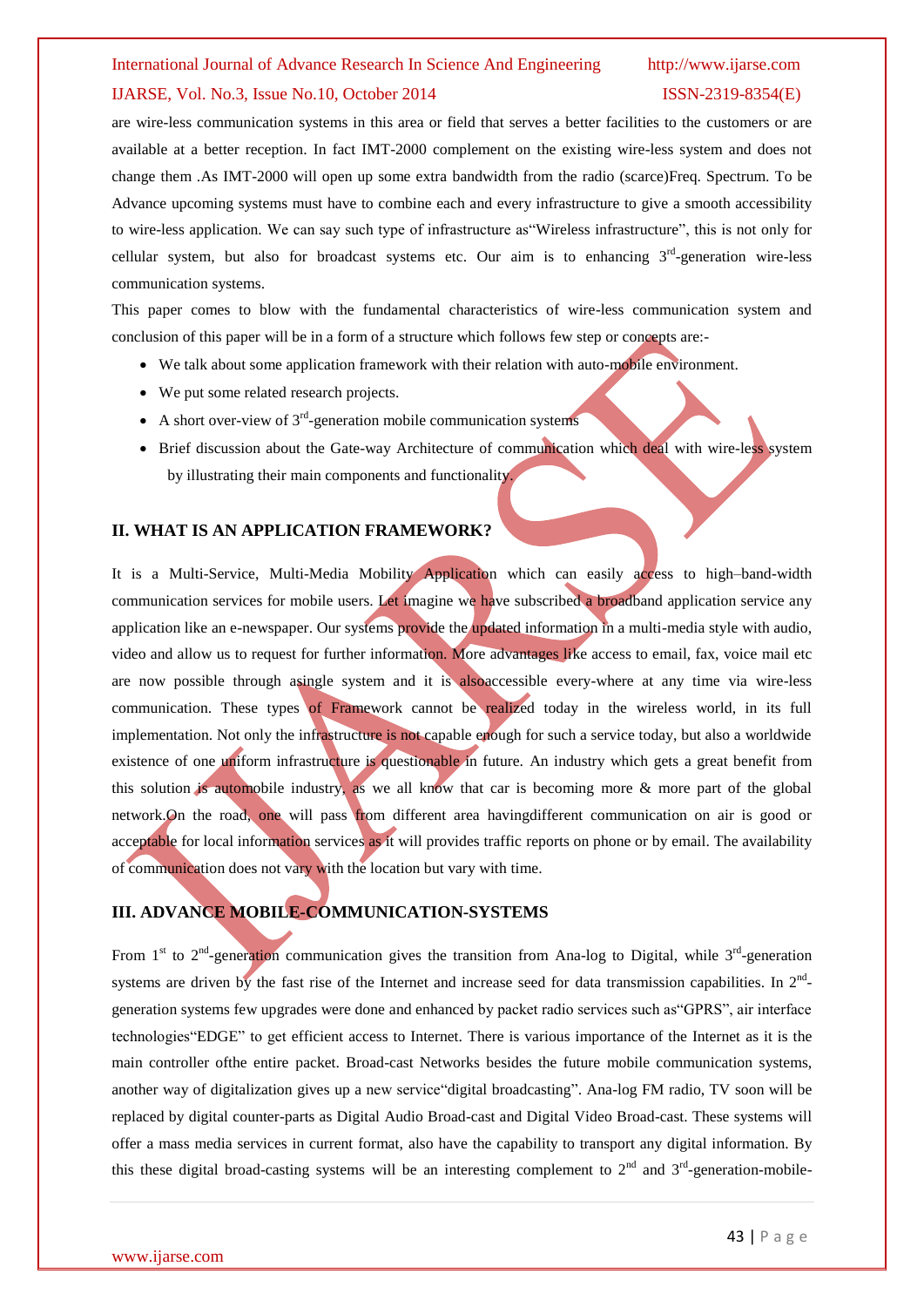communication-systems. Web page, digital audio, video clips, e-newspapers (A set of multimedia information units) can be composed and transmitted via networks. The insertion of information, periodic transmission cycles will increase the availability of the transported application services. Generally, multi-media data casting provides a possibility to bring advanced services to the users. The a-symmetric style of various applications, like the con-current access of users to popular web pages, the download of information, videos etc., enables the usage of broad-cast networks combined with a narrow-band return channel that complements the distribution networks and enhances the variety of supported services. A communication service is independent of wire-less access to the services and the applications from the systems which propose new server style. This server style resides within the system b/w the user terminals & the wire-less networks which are providing communication services. This is the way in which our system provides a gate-way b/w client requests and the communication service networks. We refer our system as 'server'. Our style is designed according to auto-mobile & systems, as we see the most interesting business here. Network Service independency gives a Platform to existing approaches which show the importance for NIS (Network Independent Service) provisioning for kind of mobile networks. Such type of concepts providessupport to the NI Provisioning of multimedia information & communication services in dedicated intelligent servers. The mobile users would have more beneficial to have a convergence layer close to the mobile terminals on the receiver side. The experts for service Assistance: service access, proxy caching, profiling, network selection, location awareness, security should reside at the edge of network not in the network core, while it is the current user equipment & current location which determines the availability of network service.

### **IV. BASIC OR SIMPLE CONCEPT OF SERVER**

Server is designed to support different types of service classes such as:-

- 1. IC (Information Casting)
- 2. IP (Information Push)
- 3. DR(Data Retrieval)
- 4. Access to data networks
- 5. Telecommunication Services.

To get the requirements in detail, the server design full-fills the few tasks such as:-

•Get access to different client communication device on one uniform, open interface in-car middle-war.

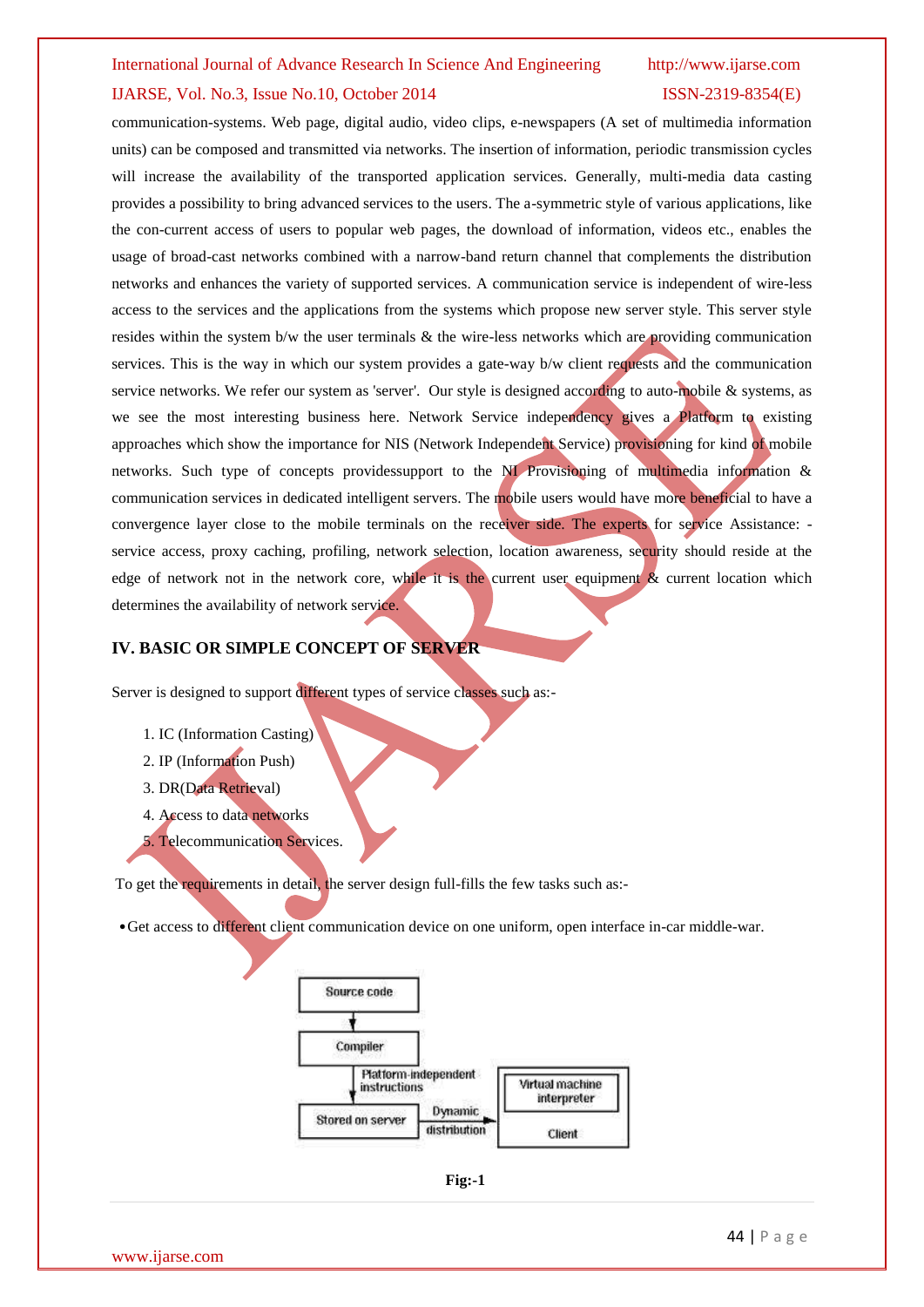•Mapping of the information &communication services given by the clients through wire-less network services which is currently available through the communication module of the server.

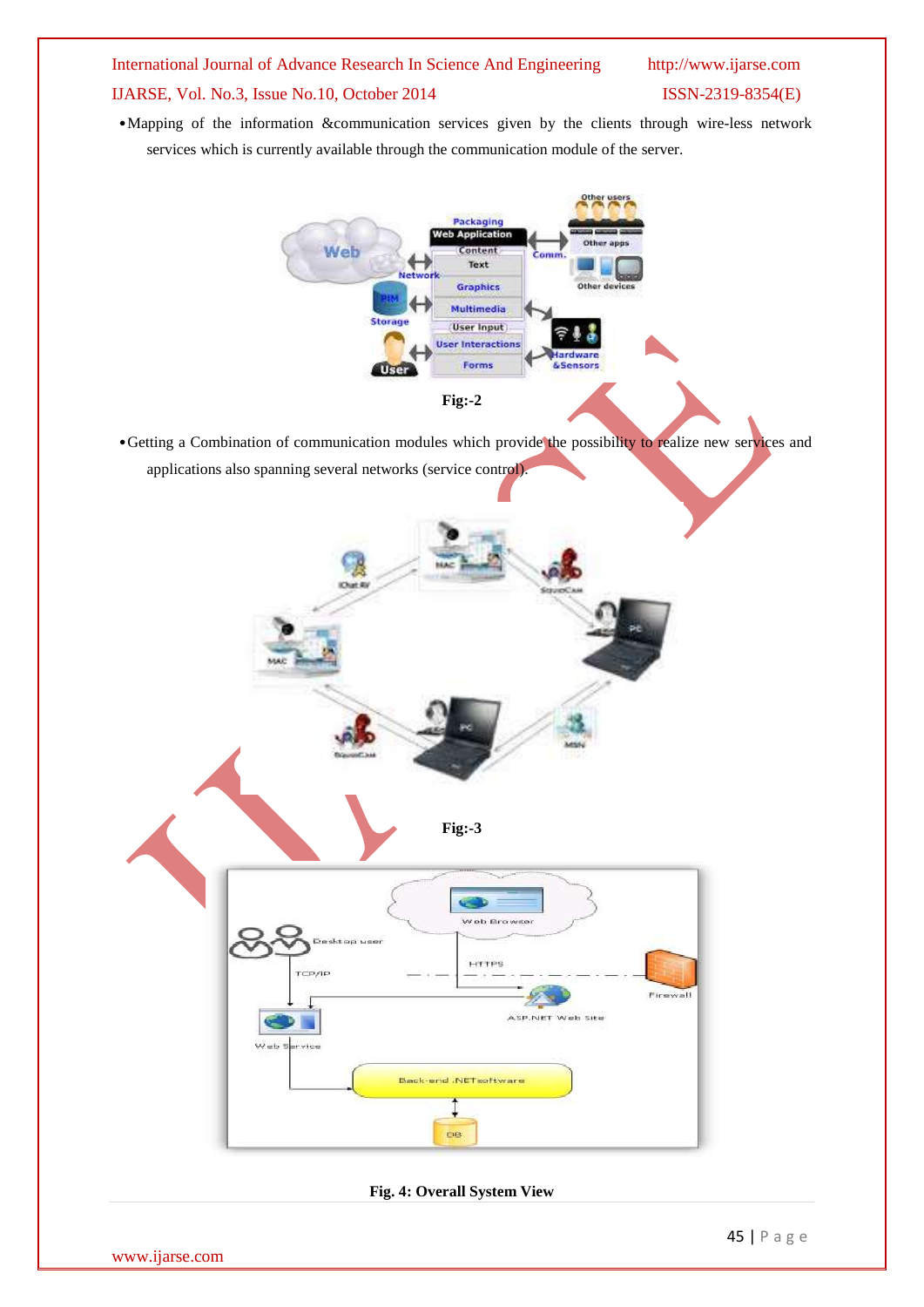It concludes that server system allows its clients to use application services, where the clients do not have to blow with the specific configurations of the communication modules. Server provides an open interface for the convergent use of application services over heterogeneous transmission systems. This general concept in Figure 1,shows the server system in a sample environment. The server acts as multi-functional communication gateway between the client and the heterogeneous wire-less infrastructure to connect client applications with the appropriate service providers.

Sever Functionality



Fig:-6 illustrate the functionality of the server architecture and Fig:-5 its main system components. Client represents the customer's terminal which is fixed in the auto-mobile (Display, Hands Free Dialog System, vehicle platform) & also which can be brought by the customer (laptop, mobile phone, play station, mp3 player). Whereas the former systems may have a wire-line connection to the server, for the latter a wire-less connection would be beneficial. Independent of the physical connection we provide an open interface between the client and the server architecture for all application services. The server consists of a central unit for the Adaptive Mapping of requests, for distribution-oriented services as a storage component realizes a proxy cache to support local interaction functionality. As real-time conversation applications & services are handled by a switching unit that supports packet switching as well as connection switching. Finally the server components Address the different types of communication modules which means it is the communication modules that perform the adaptation of the server style requests to the different protocol stacks of the connected wire-less networks. The interfaces of the communication modules to their networks are network dependent. It also allows new communication modules to be integrated flexibly to the server style in a plug and play fashion. In principle the following communication paths controlled by the server are supported. The client can request communication services either from the proxy unit or from the switching unit. The proxy unit receives data via broadcast or multicast. For client requests an additional upstream channel can be used, e.g. GSM. These bidirectional communication modules are also used by the switching module to map conversation style services on appropriate networks. In addition the client can request other services from in-car equipment, e.g. GPS, that are not addressed here.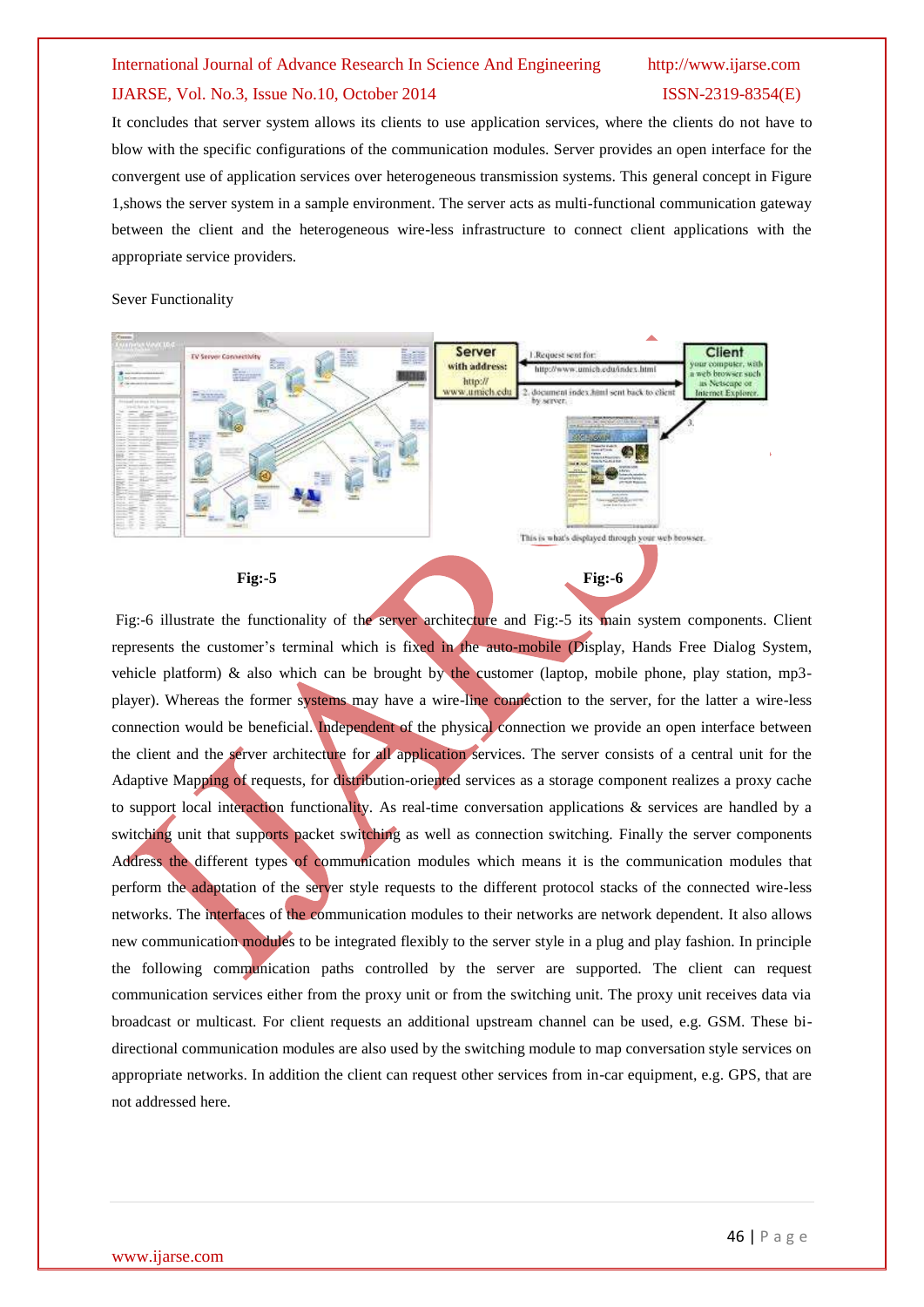

**Fig. 3: Server Components**

Also switching functionality is provided by the switching unit, if more than one communication module are involved or, if more than one client are connected to the server. For broadcast based services (retrieval and push control) a local caching is realized in a proxy component. The traditional store and forward concept (e.g. email) is enhanced to forward and store. The original message box of the user will be maintained within the core network. All messages are transmitted to the server message box immediately when they arrive. To ensure proper reception a narrowband return channel e.g. GPRS synchronizes the network and the server based message box. For conversion of data or display formats the storage units use conversion components (converters). This allows e.g. the conversion of a fax to the gif format or even the conversion of an email to speech. To enable location based services we include a GPS based location module within the server. Beneath common service capabilities the server also contains a data base for a user's personal profile. The profile can be set up manually or can be stored by clients, e.g. for their organizers that are connected to the server. The latter is especially useful for environments with frequently changing customers, e.g. rental cars. The control unit of the server configures the communication control units according to the personal user profile. This allows for example the automatic retrieval of information the user has configured in his profile

### **V. CONCLUSIONS**

We have shown that the wireless communication infrastructure is and will be characterized by heterogeneity. In addition the availability of wireless network services varies with the location of a mobile user. This problem is especially important for automobile users having a high mobility spanning many countries with different standards. In addition to the traditional wireless infrastructure, wireless broadcast networks like DVB-T or DAB provide possibilities for data casting to enhance broadband mobile services. In order to cope with the heterogeneity of network services and standards intelligence in the end systems / at the network edge is required to map the user/client requests onto network services that are currently available. We have defined a server architecture to realize this functionality. Whereas our architecture is designed for an automobile environment it can be applied to other fields as well. In general our approach describes a "mobile communication gateway", which can be used in any situation where an intelligent solution is required for the interconnection of different